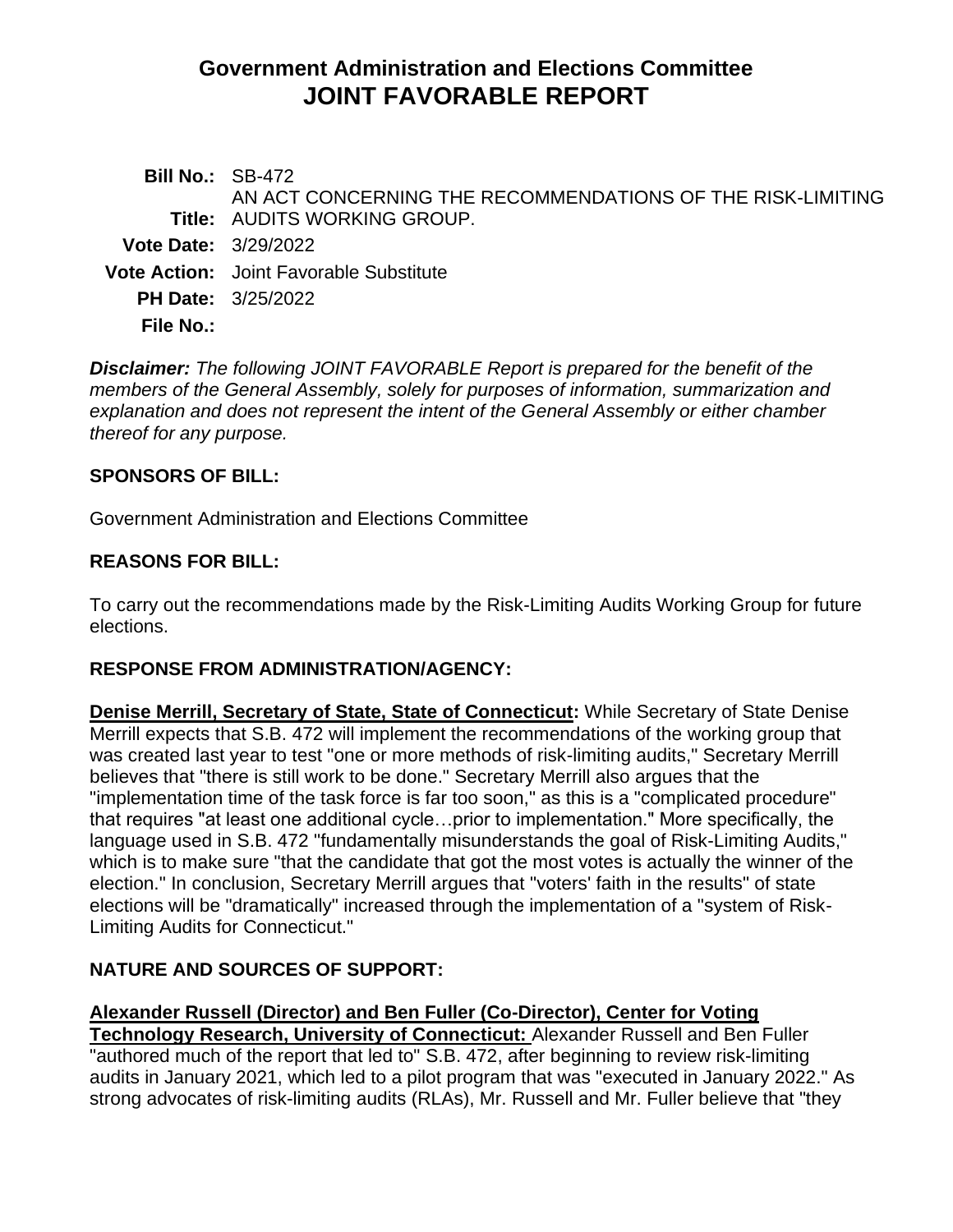provide a rigorous, but cost-effective, means for checking the veracity of an election and are designed to be transparent, so that observers can verify the audit procedure." According to Mr. Russell and Mr. Fuller, RLAs have led to "more transparent and trustworthy elections," and Connecticut is in a "unique position" because it has developed a "transitive tabulator," which "enables more efficient RLAs." Finally, Mr. Russell and Mr. Fuller ask that "RLAs first be implemented statewide for the 2024 election," due to them requiring "new equipment, training, and procedures." In conclusion, the Voter Center "requests several corrections" be made to [S.B. 472](https://www.cga.ct.gov/2022/TOB/S/PDF/2022SB-00472-R00-SB.PDF) "that will not change the intent of the bill but make it consistent with language and procedures used in RLAs."

## **NATURE AND SOURCES OF OPPOSITION:**

**Sue Larsen, South Windsor Registrar of Voters, Registrar of Voters Association of Connecticut (ROVAC) Legislative Committee:** While Sue Larsen "applaud[s]" risk limiting audits being used to assess the accuracy of an election, which "insure fair, accurate and transparent elections," there are some "general concerns" regarding [S.B. 472](https://www.cga.ct.gov/2022/TOB/S/PDF/2022SB-00472-R00-SB.PDF) that "we would like to work with the [C]ommittee on." For example, there is concern about the "interaction between this new audit process and the existing audit processes and the potential cost it would have on municipalities." In conclusion, Ms. Larsen "sincerely hope[s]" that there will be "continued cooperation" between the Committee and ROVAC in order to "ensure that the Registrars are trained in the audit process in order for this to be the success we are all hoping for."

**David Godbout:** Does not support any bills.

**Philip Stark, Department of Statistics, University of California:** Philip Stark, who "invented risk-limiting audits (RLAs) in 2007," believes that [S.B. 472](https://www.cga.ct.gov/2022/TOB/S/PDF/2022SB-00472-R00-SB.PDF) "should be re-drafted from scratch to require actual risk-limiting audits" because [S.B. 472](https://www.cga.ct.gov/2022/TOB/S/PDF/2022SB-00472-R00-SB.PDF) uses "language [that] is not consistent with the findings and recommendations of the Connecticut Risk-Limiting Audits Working Group, with which I almost entirely agree."

**John Marion, Executive Director of Common Cause Rhode Island; Mark Lindeman, Director of Verified Voting:** While John Marion and Mark Lindeman believe that [S.B. 472](https://www.cga.ct.gov/2022/TOB/S/PDF/2022SB-00472-R00-SB.PDF) will "implement the recommendations of the state's risk-limiting audits working group," there remains "grave concerns about whether the bill provides a viable path to effective implementation of risk-limiting audits (RLAs)." Therefore, Mr. Marion and Mr. Lindeman urge the Committee to put [S.B. 472](https://www.cga.ct.gov/2022/TOB/S/PDF/2022SB-00472-R00-SB.PDF) "off entirely," as there is "limited time remaining in the legislative session" to make "significant revisions" to [S.B. 472](https://www.cga.ct.gov/2022/TOB/S/PDF/2022SB-00472-R00-SB.PDF) in an effort to "provide sound definitions of key elements, to clarify requirements, and to allow ample planning and preparation." Mr. Marion and Mr. Lindeman also urge the Committee to "consider a narrower bill…that provides for a larger-scale pilot following the November election as a step toward requiring RLAs in the future."

**Luther Weeks, Executive Director, Connecticut Citizens Election Audit:** Luther Weeks believes that not only is [S.B. 472](https://www.cga.ct.gov/2022/TOB/S/PDF/2022SB-00472-R00-SB.PDF) "ambiguous, confusing, costly and definitely not a Risk Limiting Audit (RLA) based on any recognized definition of that term," but it is also "inconsistent with the recommendations of the CT RLA Working Group." Therefore, Mr. Weeks recommends that [S.B. 472](https://www.cga.ct.gov/2022/TOB/S/PDF/2022SB-00472-R00-SB.PDF) "be scrapped and that next year, the new Secretary of the State's Office and the UConn Voter Center, meet with registrars and nationally recognized